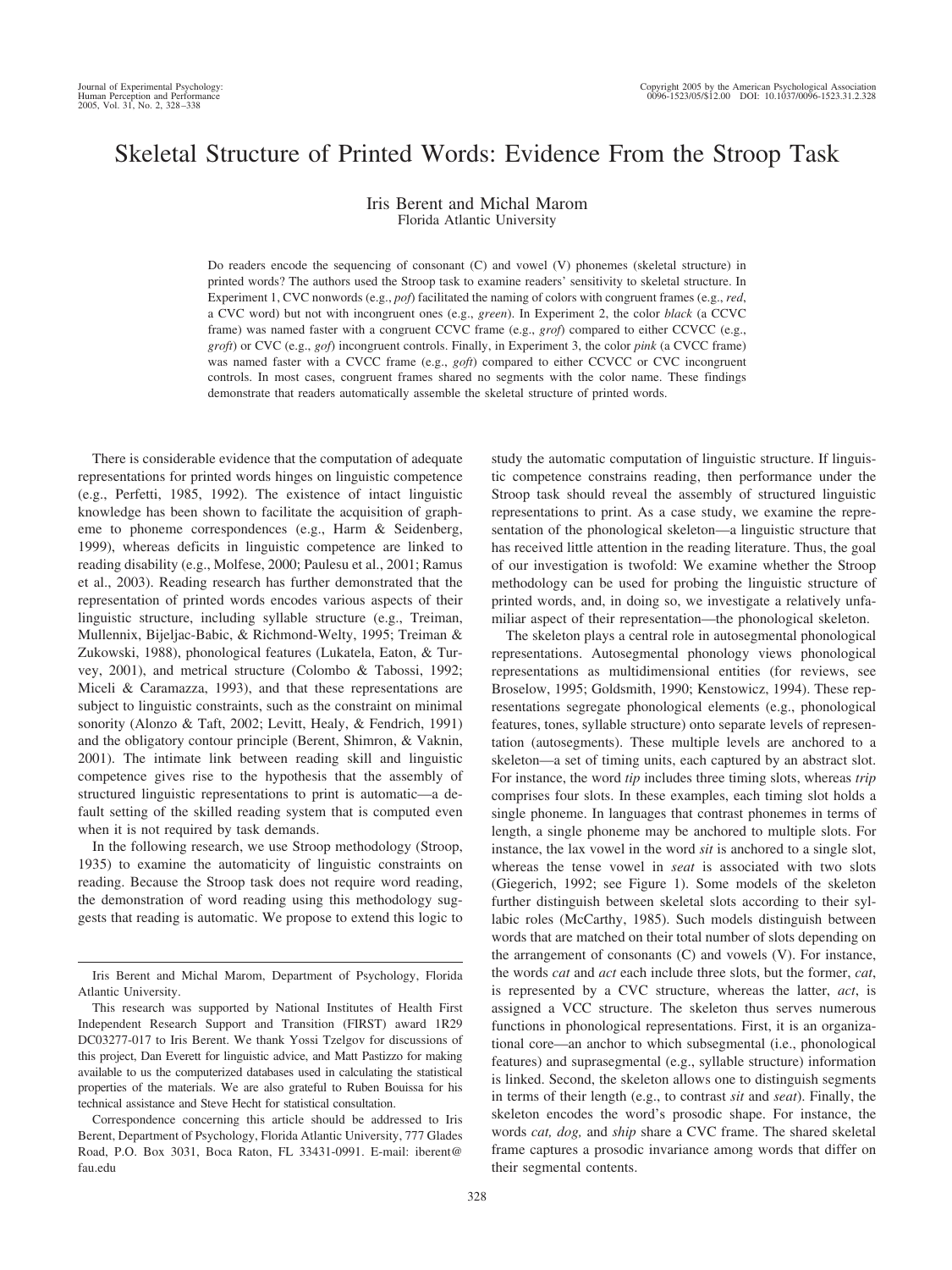

*Figure 1.* The skeletal structures of the words *sit* (top) and *seat* (bottom). The contrast in vowel length is due to the association of the vowel segment to one skeletal position in *sit* versus two positions in *seat*.  $C =$  consonant;  $V = v$  owel.

Given the linguistic and psycholinguistic evidence demonstrating the representation of the skeleton in spoken language (evidence we review below), and given further the close interaction between reading ability and phonological competence, one may wonder whether the skeleton plays a role in reading. Indeed, several computational models of reading have implicitly assumed a skeleton at their core (e.g., Harm & Seidenberg, 1999; Zorzi, Houghton, & Butterworth, 1998). Despite its central role in models of phonology and reading, the representation of skeletal structure in reading has been largely unexplored experimentally. The present research examines whether skilled readers automatically encode the skeletal structure of novel printed words. Before describing our experimental manipulation, we first review the existing evidence for the skeleton in the representation of spoken and printed words.

### Existing Evidence for the Skeleton

The skeleton is an abstract representation of a word's prosodic structure that is largely independent of phonemic contents. If speakers represent the skeleton, then words that share a skeletal frame (e.g., *cat*, *log)* should be perceived as similar despite sharing no segments in common. Existing research provides multiple sources of evidence that support this prediction.

One source of evidence is offered by speech errors. It is well known that exchange errors are constrained by syllable position: Onset consonants exchange with onset consonants (e.g., *keep a*  $\phi$  *tape*  $\rightarrow$  *teep a cape*), coda consonants exchange with coda consonants, and vowels exchange with vowels (Fromkin, 1973). However, consonants and vowels never undergo exchange errors, even when such exchanges are phonotactically feasible (e.g.,  $tea \rightarrow eat;$ MacNeilage, 1998). Speech errors are constrained not only by the status of the segment as a consonant or vowel but also by its length. Recall that skeletal representations capture vowel length in terms of the number of skeletal slots linked to the vowel segment: Short vowels take a single skeletal slot, whereas long vowels are linked with two slots. Stemberger (1984) observed that substitution errors in German and Swedish tend to maintain vowel length despite changes in segmental contents (e.g.,  $i: \rightarrow y$ :, wi:se  $\rightarrow$ wü:se). Similar evidence for the preservation of skeletal structure in the face of segmental errors has been reported in spelling disorders that result from neurologic damage (Caramazza & Miceli, 1993; Rapp & Caramazza, 1997). The arrangement of consonant and vowel placeholders not only serves as an anchor of phonological and graphemic representations, but it may also assist the language learner in discriminating between languages (Ramus, Nespor, & Mehler, 1999) and inferring their syntactic properties (Nespor, Peña, & Mehler, 2003). Ramus et al.  $(1999)$  have shown computationally that the relative durations of consonants and vowels distinguish between languages of various rhythmic classes. Furthermore, Ramus and Mehler (1999) demonstrated experimentally that this information is sufficient for discriminating English from Japanese by adult French speakers. These findings suggest that speakers encode the length of segments independent of their contents and distinguish between consonant and vowel categories.

The encoding of abstract timing units is further implicated by the experimental investigation of speech production in various languages. These experiments demonstrate that the production of a word is facilitated by previously presented words that share its abstract skeletal structure relative to controls matched for length. For instance, Sevald, Dell, and Cole (1995) asked participants to repeat two English nonwords for a period of 4 s. They observed facilitation for stimuli that shared skeletal structure (*kem til-fer* or *kemp-tilf-ner*) compared to length-matched controls (*kem tilf-ner* or *kemp til-fer*). Likewise, picture naming in Spanish is facilitated when the picture is preceded by an auditory prime that shares the picture's skeletal structure (Costa & Sebastian-Gallés, 1998; Experiments 1–2). For instance, naming the target picture *cola* is facilitated by the auditory word *nido* relative to *ninfa*. In a related task, participants are presented with a picture (e.g., *pinza*, whose initial syllable has a CVC structure) preceded by a series of printed words or nonwords that either share the skeletal structure of its initial syllable (e.g., *cesta, bolsa, salto)* or manifest a different skeletal structure (e.g., words whose initial syllable is a CV syllable, such as *cesa, bolo, sala*). Participants are asked to read aloud each of the primes and then name the picture targets. Picture naming is facilitated by primes that share the target's skeletal structure compared to controls (in Spanish: Costa & Sebastian-Gallés, 1998, Experiments 3–4; in French: Ferrand & Segui, 1998). Additional evidence for the representation of the skeleton is observed in Dutch using a translation task. Meijer (1996) observed that the translation of printed English words into Dutch (e.g., the English *necktie*, whose Dutch translation is *das*) is facilitated when the target is preceded by an auditory word prime that matches the translation's skeletal structure (e.g., *nok*, matching the Dutch *das*) relative to mismatching controls (e.g., *norf*).

Although these results converge to support the role of the skeleton in processing spoken language (but see Roelofs & Meyer, 1998, and Schiller & Caramazza, 2002, for conflicting results), they cannot determine whether the skeleton plays a role in silent reading. To address this question, it is necessary to show that the skeleton is assembled to print online, rather than retrieved from memory. Furthermore, one must rule out overt articulation as the source of skeletal encoding. The existing evidence does not address these questions: Most previous research has examined the representation of skeletal structure for existing words, hence, these results could reflect the retrieval of a stored skeletal frame from the mental lexicon rather than its assembly. The only experiment to examine the effect of skeletal similarity on the representation of novel printed target words (Sevald et al., 1995) entailed repeated articulation. Likewise, in priming experiments, primes were either presented auditorily (e.g., Costa & Sebastian-Gallés, 1998, Experiments 1–2; Meijer, 1996) or read aloud (e.g., Costa & Sebastian-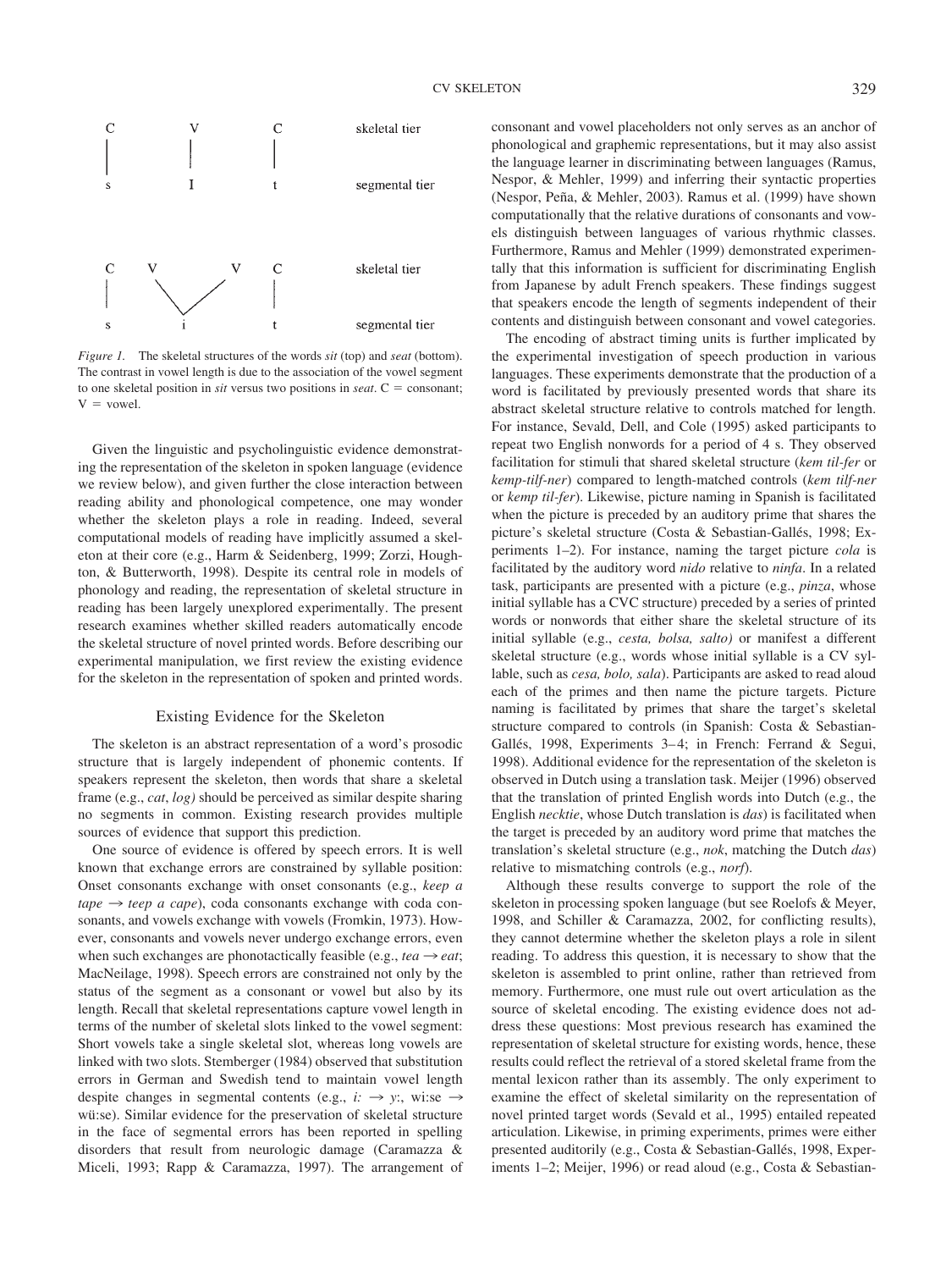Gallés, 1998, Experiments 3–4; Ferrand & Segui, 1998, Experiment 2). The role of the skeleton in the representation of such stimuli may thus be due to the generation or retrieval of an articulatory plan, rather than phonological encoding. Such findings cannot determine whether readers assemble the skeletal structure for printed words that they are not required to articulate.

A recent investigation by Berent, Bouissa, and Tuller (2001) specifically examined the role of skeletal structure in the representation of printed nonwords. Participants in their experiments were asked to name printed nonword targets (e.g., *dus*) primed by nonwords that either shared (e.g., *fap*) or did not share (e.g., *ift*) the skeletal structure of the target. Target identification was modulated by skeletal similarity, and this finding emerged even when the target and prime shared no segments (Experiments 3–4), and when participants were not required to articulate the prime (Experiment 4). In the present research, we seek to examine if the assembly of skeletal structure in reading is automatic. Sensitivity to skeletal structure requires the computation of abstract, fine-grained linguistic structure for printed words. Although such detailed representation might be available to readers upon deliberate, controlled processing of printed words, it is unknown whether it is computed automatically. In particular, it is uncertain if the assembly of skeletal structure is a routine aspect of skilled reading. To address these questions, in the following experiments we examine the representation of skeletal structure of nonwords—stimuli for which a stored skeletal representation is unavailable. The assembly of skeletal structure is assessed in a task that does not require any response to printed words (articulatory or otherwise). In fact, participants are advised to avoid reading altogether. If the assembly of skeletal structure is an integral aspect of reading, then readers may be sensitive to the skeletal structure of printed nonwords they are instructed to ignore.

### The Present Experiments

In our experiments, we used the Stroop task to examine the role of skeletal structure. Participants were presented with letter strings displayed in color. These letter strings correspond to nonwords whose skeletal similarity to the color name is manipulated. For instance, consider the nonwords *pof* and *ploof* printed in the color red. The word *red* bears a CVC structure. Accordingly, the skeletal structure of *pof* (CVC) is congruent with the skeletal structure of the color name, whereas the structure of *ploof* (CCVVC) is incongruent. Note that the printed nonwords share no segments with the color name—their congruency is defined solely in terms of abstract skeletal structure. Participants are asked to name the color of the printed stimulus while ignoring its contents. Because skilled reading is highly automated, we expect that readers will be unable to ignore the printed stimulus. Indeed, highly automated processes are typically ballistic—they tend to run to completion even when their execution is not required (Logan & Cowan, 1984; Tzelgov, 1997). Certain aspects of the printed words will thus be encoded even though participants are not required to process them. A critical question is whether such aspects include skeletal structure. If the assembly of skeletal structure is automatic, then it might be evident in the Stroop task. Thus, color naming should be affected by the skeletal congruency between a nonword and its color: Color naming should be faster for nonwords that share the skeletal structure of the color name compared with nonwords with a mismatching skeletal structure.<sup>1</sup>

### Experiment 1

In Experiment 1, we compared the effect of two types of nonwords on naming the color *red.* One type had a CVC skeletal structure (e.g., *pof*), a structure congruent with the color name. The other type of nonword had an incongruent skeletal structure: These nonwords had a complex onset and a long vowel, either a monothong (e.g., *ploof*, a CCVVC structure), or a diphthong, (e.g., *plaif*, a CCVCC structure). If participants are sensitive to the congruency between the skeletal structure of nonwords and the color name, then the color *red* should be named faster in the presence of a CVC frame relative to a CCVVC/CCVCC frame. Furthermore, the facilitation by CVC nonwords should be found only in the presence of colors with a congruent skeletal structure— color names whose structure does not include a CVC syllable should not be facilitated by CVC nonwords. To examine this prediction, we presented the same set of nonwords with two additional colors: *green* (CCVVC structure) and *yellow* (a CVCVC frame). Although the skeletal frames of these colors manifest a certain overlap with the nonword targets, we do not expect strong effects of skeletal congruency for these colors. In the case of *yellow,* it is uncertain whether the initial syllable is parsed as a CVC because the medial consonant is ambisyllabic (see Cutler, Mehler, Norris, & Segui, 1989; Ferrand, Segui, & Humphreys, 1997). Likewise, there is reason to doubt the potential of CCVVC/CCVCC frames to facilitate *green.* Because the assembly of phonology for orthographically complex English vowels is particularly slow (see Berent & Perfetti, 1995, Experiment 4), the phonological representation of CCVVC nonwords may be too coarse to facilitate the naming of the color *green*. Even if the phonology of complex vowels was rapidly available, in the case of diphthong targets (e.g., *plaif*, a CCVCC), it would not be fully congruent with the frame of *green* (a CCVVC). Although it is unclear whether the skeletal structure of *green* is congruent with the frame assembled to CCVVC/ CCVCC targets, it should surely be incongruent with CVC nonwords. If skeletal congruency depends on the relationship between the skeletal structure of a printed nonword and the color name, then nonwords with a CVC frame should facilitate naming the color *red* (and, possibly, *yellow*), but not *green*.

### *Method*

#### *Participants*

Twenty-five Florida Atlantic University students participated in the experiment in partial fulfillment of a course requirement. They were all native English speakers who were skilled readers. Reading skill was assessed by a test of nonword reading, which was administered at the end of the experimental session. The test included 20 monosyllabic, 20 disyllabic, and 20 trisyllabic nonwords. All participants could correctly decode a minimum of 80% of the stimuli in each of the three sublists (monosyllabic, disyllabic, and trisyllabic sublists). In addition, they had normal or corrected-to-normal vision and normal color vision.

<sup>&</sup>lt;sup>1</sup> Our prediction compares congruent frames to incongruent frames. This approach allows us to establish if people are sensitive to skeletal frames, but we cannot determine their precise effect on color naming. In particular, we cannot determine whether skeletal congruency results in actual savings to color naming or merely lesser interference. This question awaits future research.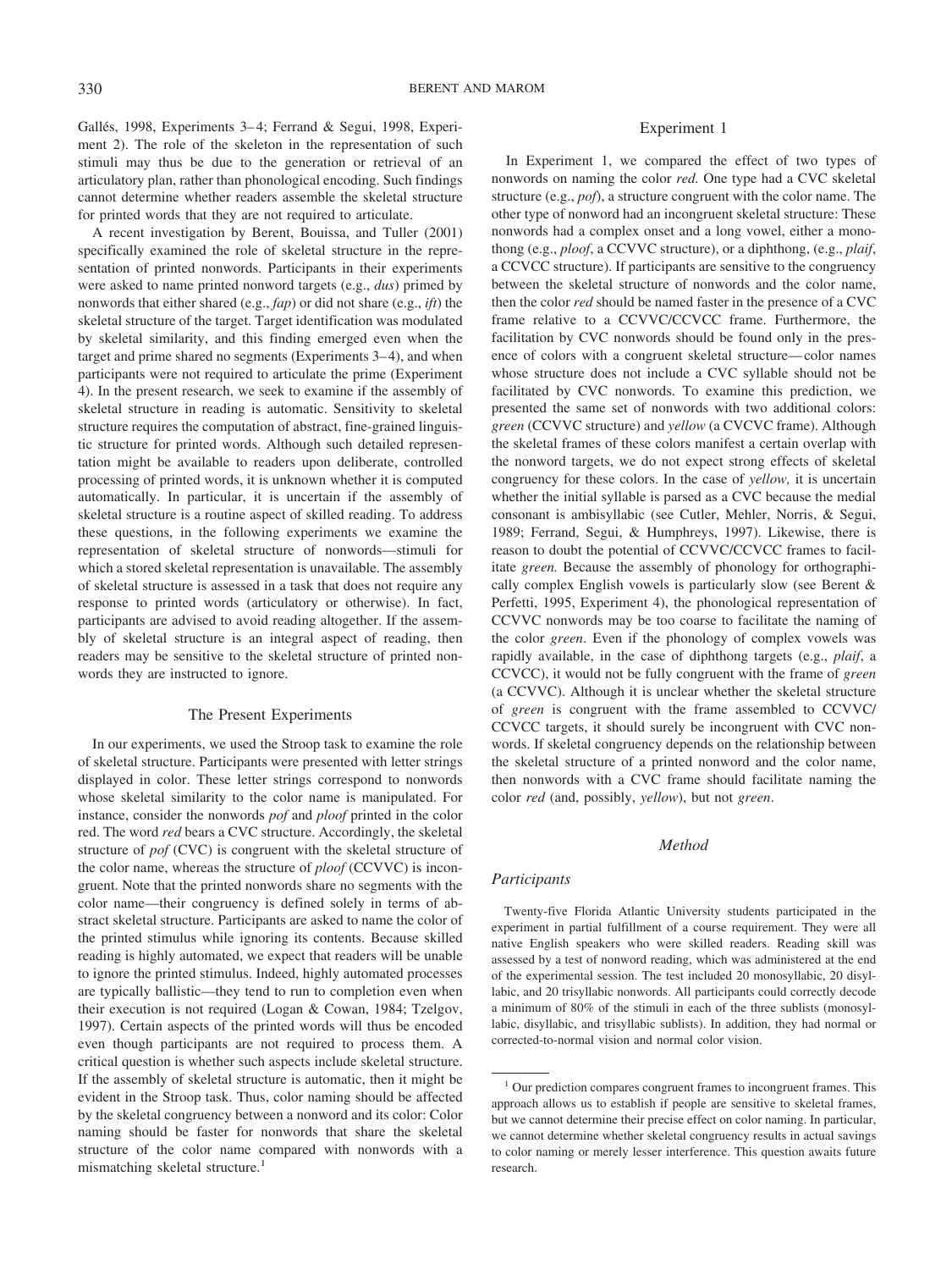### *Materials*

The materials were letter strings presented in color. There were two groups of materials. The first group consisted of nonwords whose skeletal similarity to the color name was manipulated (the skeletal-congruency condition). The second group corresponded to color names whose congruency with the color was manipulated (color-congruency condition).

*Skeletal-congruency targets.* The skeletal-congruency targets were 28 pairs of nonwords that were orthographically and phonologically legal. Pair members were matched on their phonemes (see Appendix A): One member exhibited a CVC skeletal structure (e.g., *pof*), whereas the other had an onset cluster and a long vowel, either a monothong (e.g., *ploof*, a CCVVC structure) or diphthong (e.g., *plaif*, a CCVCC structure). These targets were presented in three colors: red (a CVC structure), green (a CCVVC structure), and yellow (a CV[C]VC structure, where the middle consonant is ambisyllabic). The targets did not share the initial phoneme with any of the color names. The letter *E*, which is common to all three color names, appeared five times in the CVC items and six times with the CCVVC/ CCVCC items. Likewise, the occurrence of the letter *D* in the final position was equated across the CVC and the CCVVC frames (one occurrence per frame). There was a total of 168 skeletal congruency trials (28 pairs  $\times$  3 colors).

*Color-congruency targets.* To probe for the standard Stroop effect (the congruency between the color and the meaning of a printed color word), we included color words in the experiment. There were a total of 420 colorcongruency trials presented in the same colors as the skeleton-congruency trials (red, green, and yellow in equal proportions). The word and the color were congruent on 40% of the trials (e.g., the word *red* printed in red) and incongruent on 40% (e.g., the word *red* printed in green). In the remaining 20% of trials, the colored stimulus was a set of Xs (the neutral condition).

To familiarize the participants with the experimental task, we presented them with a short practice phase. The practice consisted of 12 colorcongruency trials (3 congruent, 3 neutral, and 2 incongruent trials in each of the three colors) and 6 skeletal-congruency trials (2 skeletal-congruency conditions  $\times$  3 colors). None of the nonwords that we presented in the practice appeared in the experimental trials. The color-congruency and skeletal-congruency trials were mixed and presented in random order in both the practice and the experimental phase.

#### *Procedure*

Participants were presented with a letter string (a nonword, in the skeletal-congruency condition, or a color word, in the color-congruency condition) printed in color. They were asked to name the color of the printed stimulus and ignore its content. Each trial began with a fixation point, which was presented at the center of the computer screen for 500 ms. The fixation point was immediately replaced by a string of upper case letters that remained on the screen until the participant responded. Response accuracy was coded by the experimenter. Slow responses (responses slower than 2,000 ms) and inaccurate responses were followed by a short warning signal in the form of a beep and a written computer message. The experiment was conducted using the Micro Experimental Laboratory (MEL; Psychology Software Tools, Inc., Pittsburgh, PA) program. The stimuli were presented in the colors red, green, and yellow (in the MEL program, these were the colors 4, 2, and 14, respectively) on a black background (the color 0 in MEL). Participants were tested individually in a dimly lit room.

### *Results*

We lost  $0.9\%$  of the response latency data due to microphone failures. Correct responses that were slower or faster than 2.5 standard deviations from the grand mean of each color (a total of 2.64% for the color red, 4.94% for green, and 2.52% for yellow) were removed. The data were next submitted to two analyses, to examine the effect of color and skeletal congruency across the three colors.

### *Color Congruency*

Mean color-naming latency and accuracy as a function of color congruency is presented in Table 1. To assure that the three colors under investigation are comparable, we evaluated the Stroop effect in the three colors by means of a two-way analysis of variance (ANOVA; 3 color  $\times$  3 congruency) by participants ( $F_1$ ). These analyses yielded a significant effect of congruency,  $F_1(2, 48) =$ 130.71,  $MSE = 1,658.34, p < .0001; F_1(2, 48) = 23.21, MSE =$ 0.002,  $p < .0001$ , in latency and accuracy, respectively. The effect of color name was significant only in the latency data,  $F_1(2, 48) =$ 15.79,  $MSE = 2,254.38, p < .0001; F_1(2, 48) < 1, MSE = 0.001,$ in latency and accuracy, respectively. Importantly, there was no evidence of a Congruency  $\times$  Color interaction (all  $Fs < 1$ ). Planned comparisons showed that color naming was significantly faster (albeit no more accurate) with the congruent relative to the neutral condition,  $F_1(1, 48) = 8.75$ ,  $p < .005$ ;  $F_1(1, 48) < 1$ , for latency and accuracy, respectively. Conversely, color naming was significantly slower and less accurate with the incongruent relative to the neutral condition,  $F_1(1, 48) = 150.98$ ,  $p < .0001$ ;  $F_1(1, 48) = 150.98$  $48) = 30.98$ ,  $p < .0001$ , in latency and accuracy, respectively.

#### *Skeletal Congruency*

Mean color-naming latency as a function of color name and the nonwords' skeletal structure is presented in Table 2. These data were submitted to a two-way ANOVA (3 color  $\times$  2 skeletal structure) by participants  $(F_1)$  and items  $(F_2)$ . The analyses of response latency revealed significant main effects of skeletal structure,  $F_1(1, 24) = 7.70$ ,  $MSE = 626.85$ ,  $p < .02$ ;  $F_2(1, 27) = 12.54$ ,  $MSE = 388.85$ ,  $p < .002$ , and color,  $F<sub>1</sub>(2, 48) = 10.70$ ,  $MSE =$ 1,997.39,  $p < .0001$ ;  $F<sub>2</sub>(2, 54) = 22.10$ ,  $MSE = 957.35$ ,  $p <$ .0001. The Color  $\times$  Skeletal Structure interaction was marginally significant,  $F_1(2, 48) = 2.60$ ,  $MSE = 706.11$ ,  $p < .09$ ;  $F_2(2, 54) =$ 

Table 1

*Color Naming Latency (in Milliseconds) and Accuracy (% Correct) as a Function of Color and Congruency in Experiment 1*

|        |           | Latency |             |           | Accuracy |             |
|--------|-----------|---------|-------------|-----------|----------|-------------|
| Color  | Congruent | Neutral | Incongruent | Congruent | Neutral  | Incongruent |
| Red    | 615       | 629     | 715         | 99.6      | 99.4     | 93.8        |
| Green  | 644       | 669     | 749         | 99.2      | 98.3     | 94.3        |
| Yellow | 608       | 628     | 706         | 99.3      | 98.9     | 95.2        |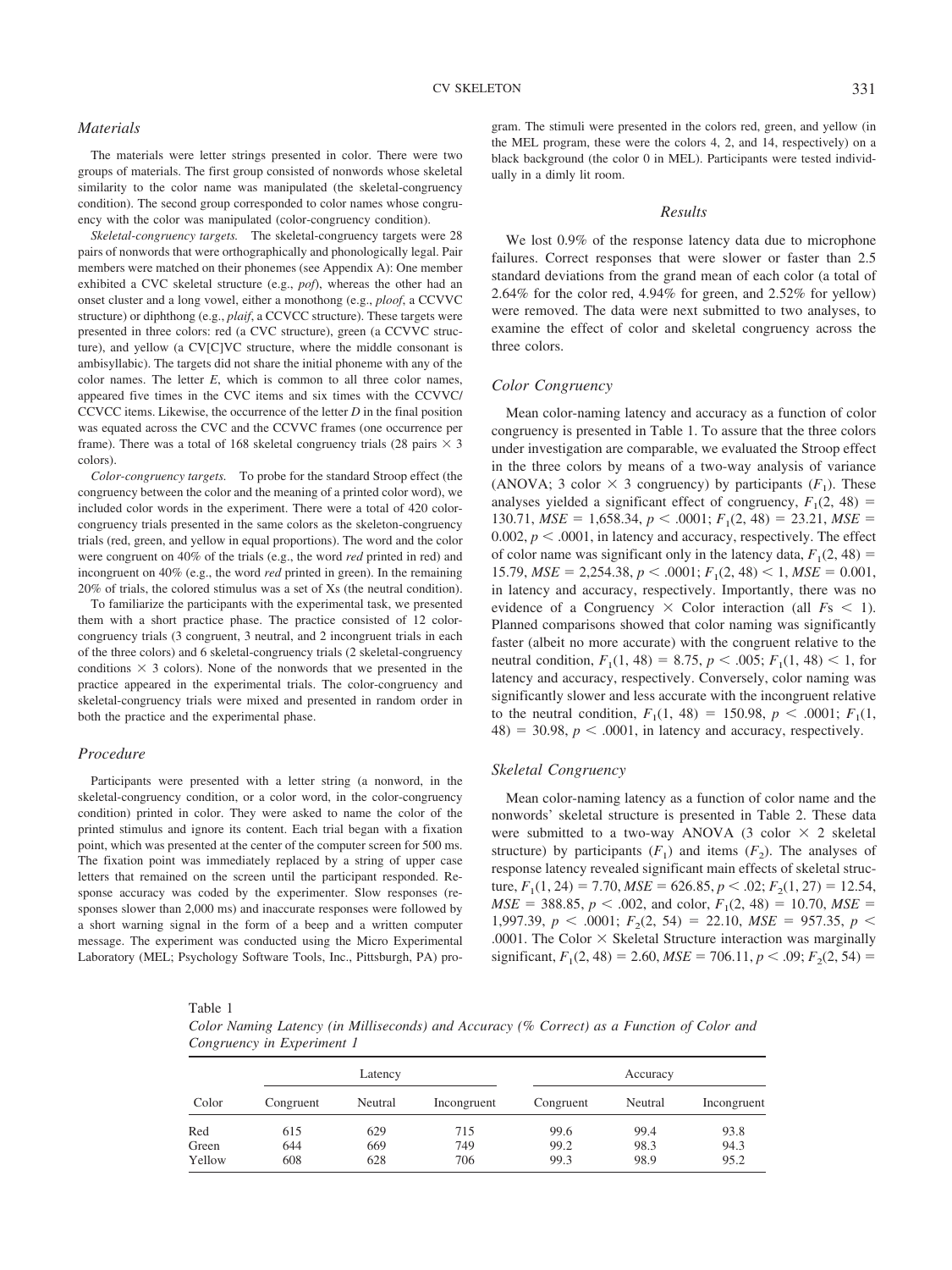| Table 2                                                  |
|----------------------------------------------------------|
| Color Naming Latency (in Milliseconds) and Accuracy      |
| (% Correct) as a Function of Skeletal Frame and Color in |
| <i>Experiment 1</i>                                      |

|                 | Latency    |                        | Accuracy     |                        |
|-----------------|------------|------------------------|--------------|------------------------|
| Color           | <b>CVC</b> | CCVVC/<br><b>CCVCC</b> | <b>CVC</b>   | CCVVC/<br><b>CCVCC</b> |
| Red             | 636        | 661                    | 98.9         | 98.3                   |
| Green<br>Yellow | 681<br>641 | 683<br>648             | 98.4<br>99.7 | 98.5<br>98.8           |

*Note.*  $C =$  consonant;  $V =$  vowel.

2.78,  $MSE = 792.42$ ,  $p < .08$ , which suggests that the effect of the nonwords' skeletal structure depends on the color name. The effect of CVC and CCVVC/CCVCC nonwords on naming the three colors was compared by using a simple effects analysis. CVC nonwords facilitated naming the color *red* significantly,  $F_1(1,$  $24$ ) = 9.44, *MSE* = 836.22, *p* < .006;  $F_2(1, 27) = 18.83$ , *MSE* = 464.83,  $p < .002$ , but they did not reliably facilitate the colors *green,*  $F_1(1, 24) < 1$ ,  $MSE = 800.10$ ;  $F_2(1, 27) < 1$ ,  $MSE =$ 1001.60, or *yellow,*  $F_1(1, 24) = 1.35$ ,  $MSE = 402.76$ ,  $p < .26$ ;  $F_2(1, 27) = 1$ ,  $MSE = 507.29$ ,  $p < .33$ . The analyses on response accuracy yielded no significant effects (all *Fs* < 1.39).

#### *Discussion*

The results of Experiment 1 demonstrate that people name the color *red* faster in the context of unrelated nonwords that share its skeletal structure (CVC) relative to those with a mismatched structure (CCVVC or CCVCC). The facilitation of the congruent CVC structure was obtained despite minimal phonemic overlap with the color name—CVC targets rarely exhibited the letters *r, e,* and *d* (in 1/28, 5/28, and 2/28 pairs, respectively), and these rare cases of letter overlap were equated among the congruent and incongruent pair members. These observations suggest that the facilitation is due to the abstract skeletal structure of CVC nonwords. Crucially, the same set of CVC nonwords did not facilitate color names that do not exhibit a clear CVC syllable, *green* and *yellow*. As discussed earlier, it is uncertain if English speakers represent the initial syllable of *yellow* as CVC because its medial consonant is ambisyllabic. The observation of weak, unreliable facilitation for *yellow* by CVC targets is consistent with this interpretation, as well as with earlier research (e.g., Ferrand et al., 1997). Likewise, the color *green* was not facilitated by the CCVVC frame. This outcome was expected, because the assembly of phonology for orthographically complex English vowels may not be rapidly available (Berent & Perfetti, 1995, Experiment 4), and even if it were, in the case of diphthongs (e.g., *plaif*, a CCVCC), the skeletal structure of the nonwords would not be fully congruent with that of *green*. Indeed, the only a priori prediction concerning the color *green* was that, unlike the color *red*, *green* should not benefit from the CVC frame. This prediction is clearly borne out by the results. The confinement of the facilitation by CVC nonwords to the color *red* suggests that it is due to the congruency between their skeletal structure and that of the color name, rather than to some across-the-board preference for CVC items.

Experiments 2–3 extend the evaluation of skeletal congruency effects to two additional colors. To assure that the effect of skeletal structure is not due to phonemic similarity, the nonword targets shared no phonemes or graphemes with the color name. These strict constraints on the structure of the materials forced us to examine the effect of skeletal congruency by using a single color name per experiment (the experimental color). To vary the number of colors in the experiment, we presented the experimental color with additional filler colors.

### Experiment 2

Experiment 2 examined the effect of skeletal congruency for the color *black* (/blæk/)*,* a CCVC frame. This color was paired with nonwords of three types of skeletal frames: a congruent skeletal frame (CCVC; e.g., *frim)*, a short incongruent frame (CVC; e.g., *fim*), and a long incongruent frame (CCVCC; e.g., *frimp)*. If color naming is sensitive to skeletal congruency, then color naming should be fastest with nonwords whose skeletal frame is congruent with that of the color name. Note that in Experiment 1, the short incongruent frame, CVC, corresponds to the structure shown to facilitate the color *red*. The potential of the same frame to interfere with *black*, in Experiment 2, would offer further support to our hypothesis that the effect of skeletal frame is due to its congruency with the color name, rather than its inherent properties.

The outcomes of this experiment can further illuminate the source of congruency effects. Our definition of congruency concerns the arrangement of placeholders for consonant and vowel phonemes. An alternative orthographic account may attribute the effect of skeletal structure to the arrangement of consonant and vowel letters. Although participants are not presented with an orthographic representation of the color name, they could conceivably retrieve it from the lexicon. Skeletal effects may thus reflect congruency between two orthographic representations, one addressed from the lexicon (for the color name) and one assembled to print (for the nonword). If skeletal-congruency effects reflect the overlap of orthographic frames, then naming the color *black* should be facilitated by the CCVCC relative to the CCVC frame. Conversely, if skeletal congruency reflects the overlap of phonological frames, then the CCVC skeletal structure should be represented as congruent with /blæk/. Thus, CCVC frames should facilitate naming the color *black* relative to either CVC or CCVCC frames.

### *Method*

#### *Participants*

Twenty-three Florida Atlantic University students participated in the experiment in partial fulfillment of a course requirement. They were all native English speakers and skilled readers with normal color vision, as described in Experiment 1.

#### *Materials*

As in Experiment 1, the materials included two groups of targets designed to examine the effect of skeletal congruency and color congruency on color naming.

*Skeletal-congruency targets.* The skeletal-congruency targets were nonwords whose skeletal similarity to the color name was manipulated. Seventy-two of these nonwords served as experimental targets, and an additional 144 nonwords were used as fillers (for a total of 216 skeletal-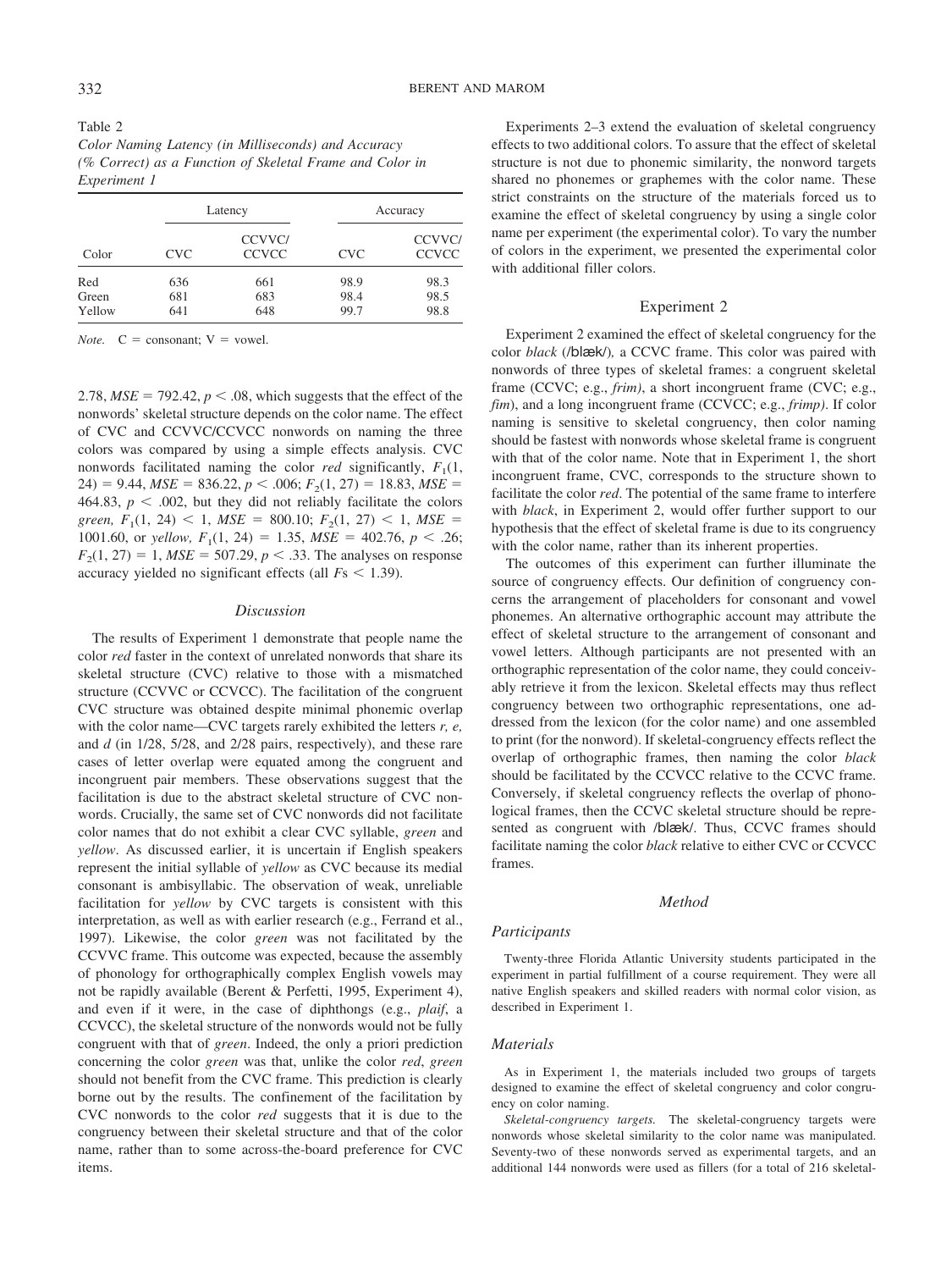congruency trials). All targets were orthographically and phonologically legal and further, the experimental targets shared no phonemes with the experimental color, *black.* The experimental targets were arranged in trios (see Appendix B). Members of the trio were matched on their phonemes, but differed on their skeletal similarity to the color name. The congruent trio member had a CCVC skeletal structure (e.g., *frim*), whereas the incongruent members had a CVC (e.g., *fim*, a short incongruent condition), or a CCVCC (e.g., *frimp*, a long incongruent condition) structure. There were 24 experimental trios.

To discourage expectations regarding the color's name, we included filler trials in two additional colors: *yellow* (CV[C]VC) and *pink* (CVCC).2 These fillers consisted of nonwords whose skeletal structures matched those of the experimental targets (48 nonwords with a CVC structure, 48 nonwords with a CCVCC structure, 12 nonwords with a CCVC structure, and 36 nonwords with a CVCC structure). We also attempted to eliminate expectations regarding the color based on the letters (or phonemes) of the target words (in both fillers and experimental targets). To this end, the targets and fillers never shared the initial phoneme of the color name in which they were presented, nor did they share onset with competing colors (i.e., *p, pl, b, bl,* or *y*). Because of these tight constraints on the structure of the targets, we had to reuse 4 of the filler nonwords in the practice session. In addition, 2 of the filler trios were repeated twice. None of the experimental targets was repeated in the experiment.

*Color-congruency targets.* A second group of trials was included in order to probe for the standard Stroop effect, namely, the congruency between the color and the meaning of a printed word. There was a total of 360 color congruency targets (40% congruent, 40% incongruent, and 20% neutral), presented in the same colors as the skeletal-congruency trials (*black*, *pink*, and *yellow*).

To familiarize participants with the experimental task, they were presented with a short practice list. The practice consisted of 9 colorcongruency words (3 color congruency, 3 neutral, and 3 incongruent words) and 12 skeletal-congruency trials (1 skeletal trio presented in *pink* and *black* and 2 skeletal trios presented in *yellow*). The color-congruency and skeletal-congruency trials were mixed and presented in random order in both the practice and experimental sessions.

#### *Procedure*

The procedure was as described in Experiment 1, with the only exception being that the screen background was set to gray (code 7 in the MEL program), in order to allow for the presentation of the target color *black*. The colors *black*, *yellow,* and *pink* were selected as black (0), yellow (14), and magenta (5) in MEL, respectively.

#### *Results*

We lost  $0.37\%$  of the total correct responses due to microphone failures. To eliminate the effect of outliers, we excluded from the analyses responses slower or faster than 2.5 standard deviations from the grand mean of the target color *black* (2.44% of the total correct responses). The effects of color congruency and skeletal congruency on color naming and accuracy were assessed using ANOVAs. All congruency levels were further compared by planned contrasts.

#### *Color Congruency*

Mean response latency and accuracy as a function of color congruency are listed in Table 3. The main effect of color congruency was significant in both naming latency,  $F_1(2, 44) =$ 101.62,  $MSE = 678.89$ ,  $p < .0002$ , and accuracy,  $F_1(2, 44) =$ 29.78,  $MSE = 0.001$ ,  $p < .0002$ . Planned comparisons showed that color naming was impaired in the incongruent condition relative to

### Table 3

*Color Naming Latency (in Milliseconds) and Accuracy (% Correct) as a Function of Color Congruency in Experiment 2*

| Color congruency | Latency | Accuracy |  |
|------------------|---------|----------|--|
| Congruent        | 605     | 99.6     |  |
| Neutral          | 621     | 99.1     |  |
| Incongruent      | 707     | 93.0     |  |

the neutral condition: in latency,  $F_1(1, 44) = 126.33, p < .0001;$ in accuracy,  $F_1(1, 44) = 41.47$ ,  $p < .0001$ . Conversely, congruency between the word's meaning and its color facilitated colornaming latency (albeit not accuracy) compared with the neutral condition,  $F_1(1, 44) = 3.88$ ,  $p < .06$ ;  $F_1(1, 44) < 1$ , for latency and accuracy, respectively.

#### *Skeletal Congruency*

Table 4 provides the mean response latency and accuracy in the three skeletal-congruency conditions. The ANOVAs on response latency yielded a significant main effect of skeletal congruency,  $F_1(2, 44) = 4.78$ ,  $MSE = 540.07$ ,  $p < .02$ ;  $F_2(2, 46) = 3.76$ ,  $MSE$  $= 691.16$ ,  $p < .04$ . There was no effect of skeletal congruency in the accuracy data (all  $Fs < 1$ ). Planned comparisons showed that color naming was significantly faster with the congruent structure (CCVC) relative to the CCVCC structure,  $F_1(1, 44) = 9.13$ ,  $p <$ .0005;  $F_2(1, 46) = 7.25$ ,  $p < .01$ , and marginally significant relative to the CVC structure,  $F_1(1, 44) = 4.34$ ,  $p < .05$ ;  $F_2(1, 44)$  $46$ ) = 3.24,  $p < .08$ . Color naming latency in the two incongruent conditions did not differ significantly,  $F_1(1, 44) < 1$ , and  $F_2(1, 44)$  $46$ ) < 1.

### *Discussion*

Experiment 2 extended the investigation of skeletal congruency effects to a second skeletal frame, a CCVC frame. The findings demonstrate that the color *black* (a CCVC frame) is named faster in the presence of nonwords with a congruent skeletal frame relative to incongruent ones, either CCVCC or CVC frames. Although the disadvantage of the CVC frame fell short of significance in the item analysis, the trend nonetheless stands in marked contrast to the robust advantage of the same frame with the color *red* (in Experiment 1). The potential of the CVC frame to facilitate the color *red* (in Experiment 1), but to impair naming the color *black* (in Experiment 2) suggests that its effect is due to its congruency with the skeletal frame of the color name, rather than its intrinsic properties.

The present results also allow us to adjudicate between orthographic and phonological explanations for the effect. The color

<sup>&</sup>lt;sup>2</sup> The color pink was initially included in order to examine the effect of congruency with the CVCC skeletal frame (as an experimental color). However, because most participants (at least 90%) identified this color as purple, and these identification responses were observed throughout the experimental session, we decided to exclude this color from the analyses. Experiment 3 revisits the effect of color congruency with *pink* using an improved visual presentation over a black background. Because *black* was used as an experimental color in Experiment 2, it was impossible to apply these visual conditions in Experiment 2.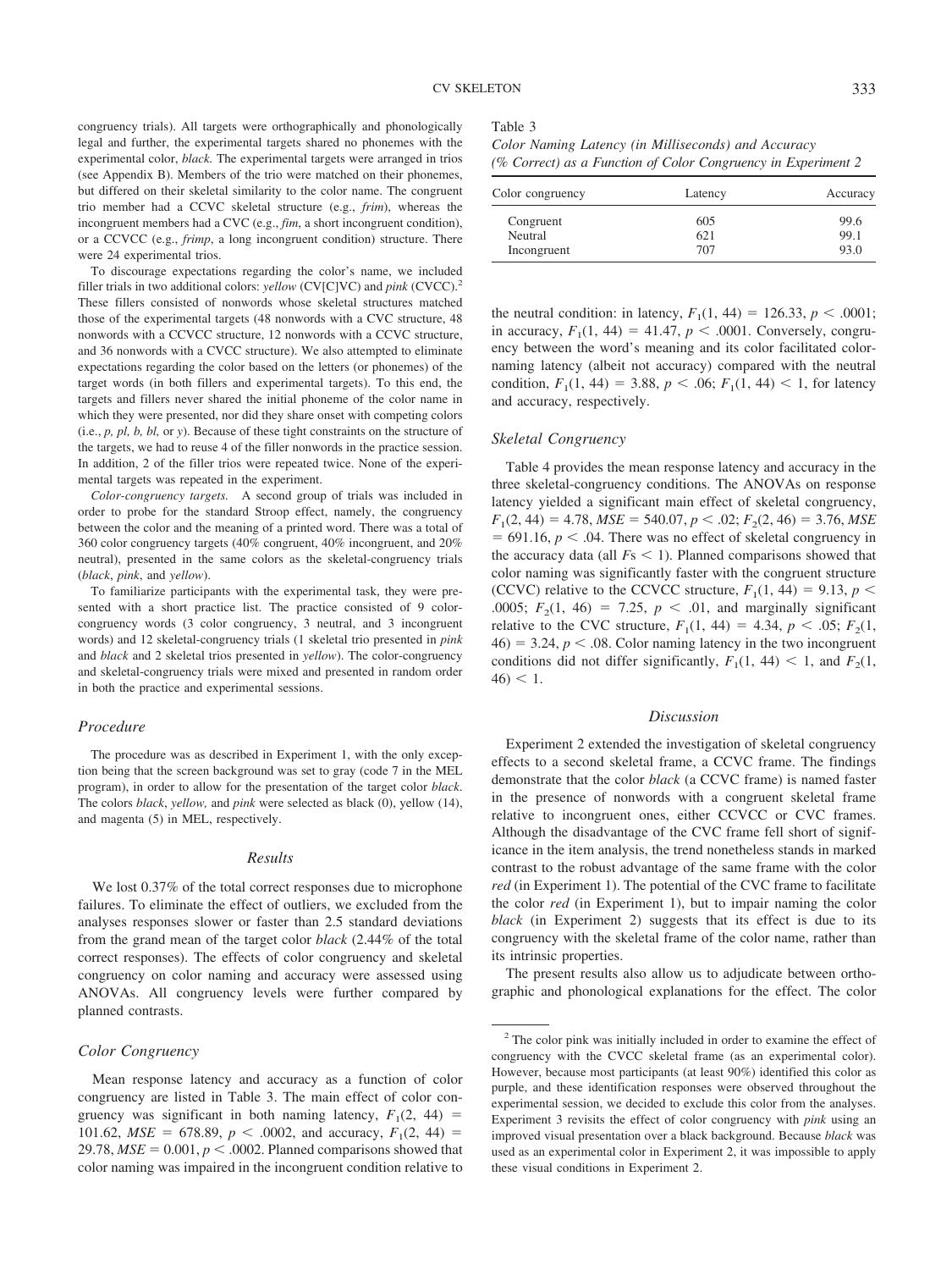| Table 4                                                   |
|-----------------------------------------------------------|
| Color Naming Latency (in Milliseconds) and Accuracy       |
| (% Correct) for the Color Black as a Function of Skeletal |
| Congruency in Experiment 2                                |

| Skeletal congruency      | Latency | Accuracy |
|--------------------------|---------|----------|
| Congruent (CCVC)         | 623     | 99.3     |
| Incongruent short (CVC)  | 634     | 99.6     |
| Incongruent long (CCVCC) | 644     | 99.1     |

*Note.*  $C = \text{consonant}$ ;  $V = \text{vowel}$ .

name *black* manifests a mismatch between the number of letters and phonemes. If skeletal congruency were determined by the number of shared slots for consonant and vowel letters, then CCVCC words should have facilitated naming *black* compared with CCVC structures. Conversely, if skeletal congruency reflects shared slots for consonant and vowel phonemes, then naming latency should be fastest with the CCVC structure. The observed advantage of CCVC over CCVCC frames is consistent with the phonological account.

### Experiment 3

Experiment 3 extended the investigation of skeletal congruency effects to a third skeletal frame, CVCC, the frame of the color name *pink* (/piŋk/).<sup>3</sup> We compared the effect of nonwords whose skeletal structure is either congruent with the color name (CVCC) or incongruent— either shorter (CVC) or longer (CCVCC). If participants are sensitive to the congruency between the skeletal structure of the printed target and the color name, then CVCC targets should facilitate color naming compared to CVC and CCVCC targets.

#### *Method*

#### *Participants*

Twenty-four Florida Atlantic University students participated in the experiment in partial fulfillment of a course requirement. They were all native English speakers and skilled readers with normal color vision, as described in Experiment 1.

#### *Materials*

As in previous experiments, we used two groups of materials: skeletalcongruency targets and color-congruency targets.

*Skeletal-congruency targets.* The skeletal-congruency targets were orthographically and phonologically legal nonwords whose skeletal similarity to the color name was manipulated. Seventy-two of these nonwords served as experimental targets and 144 additional nonwords were used as fillers (for a total of 216 skeletal-congruency trials). These targets shared no phonemes with the experimental color, *pink.* The experimental targets were arranged in trios (see Appendix C), matched on their phonological contents. The congruent trio member had a CVCC skeletal structure (e.g., *dult*), whereas the incongruent members had either a CVC (e.g., *dut,* a short incongruent condition) or a CCVCC (e.g., *drult*, a long incongruent condition) structure. As in Experiment 2, we attempted to minimize expectations regarding color by mixing the experimental trials with two filler colors: *yellow* (CV[C]VC) and *white* (CVVC). The experimental targets and fillers never shared the initial phoneme with the color name in which they were presented, nor did they share the initial consonant (or onset cluster) of competing colors (i.e., *pl, bl, w, wh,* or *y*). Further experimental targets shared no phonemes or letters with the color name in which they were presented. The filler trials presented with *yellow* and *white* corresponded to the items presented in Experiment 2 with *yellow* and *black,* respectively.

*Color-congruency targets.* There were 360 color-congruency targets (40% congruent, 40% incongruent, and 20% neutral), presented in the same colors as the skeletal-congruency trials ( *pink*, *white,* and *yellow*).

### *Procedure*

The procedure was the same as described in Experiment 2, with the only exception being that the screen background was set to black (black in the program MEL is code 0). The experimental color *pink* was changed to the hi-magenta color in MEL (code 13). The colors *white* and *yellow* were displayed as white (code 15) and yellow (code 14).

#### *Results and Discussion*

We lost  $0.14\%$  of the total correct responses due to microphone failures. To eliminate the effect of outliers, we excluded from the analyses responses slower or faster than 2.5 standard deviations from the total grand mean of the color *pink* (2.93% of the total correct responses). The effects of color congruency and skeletal congruency on naming the experimental color *pink* were assessed using separate ANOVAs. All congruency levels were further compared by planned contrasts.

## *Color-Congruency Effects*

Mean response latency and accuracy as a function of the congruency between the color and the meaning of the letter string is provided in Table 5. The one-way ANOVAs revealed a significant main effect of color congruency on naming latency,  $F_1(2, 44) =$ 80.384,  $MSE = 1,458.27$ ,  $p < .0002$ , and accuracy,  $F_1(2, 44) =$ 33.54,  $MSE = 0.001$ ,  $p < .0002$ . Planned comparisons indicated that, in the incongruent condition, color naming was significantly slower,  $F_1(1, 44) = 111.30, p < .0001$ , and less accurate,  $F_1(1, 44) = 111.30, p < .0001$ , and less accurate,  $F_1(1, 44) = 111.30, p < .0001$ , and less accurate,  $F_1(1, 44) = 111.30, p < .0001$ , and less accurate,  $F_1(1, 44) = 111.$  $44$ ) = 51.19  $p < .0001$ , than in the neutral condition. The congruent and neutral conditions did not differ significantly on either latency or accuracy (all  $Fs < 1$ ).

### *Skeletal-Congruency Effects*

Table 6 provides mean response latency and accuracy as a function of skeletal congruency. The ANOVA on response latency yielded a main effect of skeletal congruency,  $F_1(2, 44) = 8.97$ ,  $MSE = 866.51, p < .0006; F_2(2, 46) = 5.67, MSE = 1,375.31, p <$ .007. There was no significant effect of skeletal congruency on naming accuracy,  $F_1(2, 44) = 1.98$ ,  $MSE = 0.001$ ,  $p < .15$ ;  $F_2(2, 44)$  $46$ ) = 1.68,  $MSE = 0.001$ ,  $p < .20$ . Planned comparisons indicated that the color *pink* was named significantly faster with skeletalcongruent targets (CVCC) than with incongruent targets, either the shorter, CVC-incongruent targets,  $F_1(1, 44) = 7.73$ ,  $p < .009$ ;  $F<sub>2</sub>(1, 46) = 4.16, p < .05$ , or the longer, CCVCC-incongruent targets,  $F_1(1, 44) = 17.30, p < .0002$ ;  $F_2(1, 46) = 11.15, p <$ .002. Naming latency in the two incongruent conditions did not

<sup>3</sup> Note that the velar nasal stop in *pink* is followed by a voiceless stop. Thus, unlike orthographically similar words (e.g., *ping* /pin/, whose skeleton is a CVC), the phonemic representation of the word *pink* includes four skeletal slots.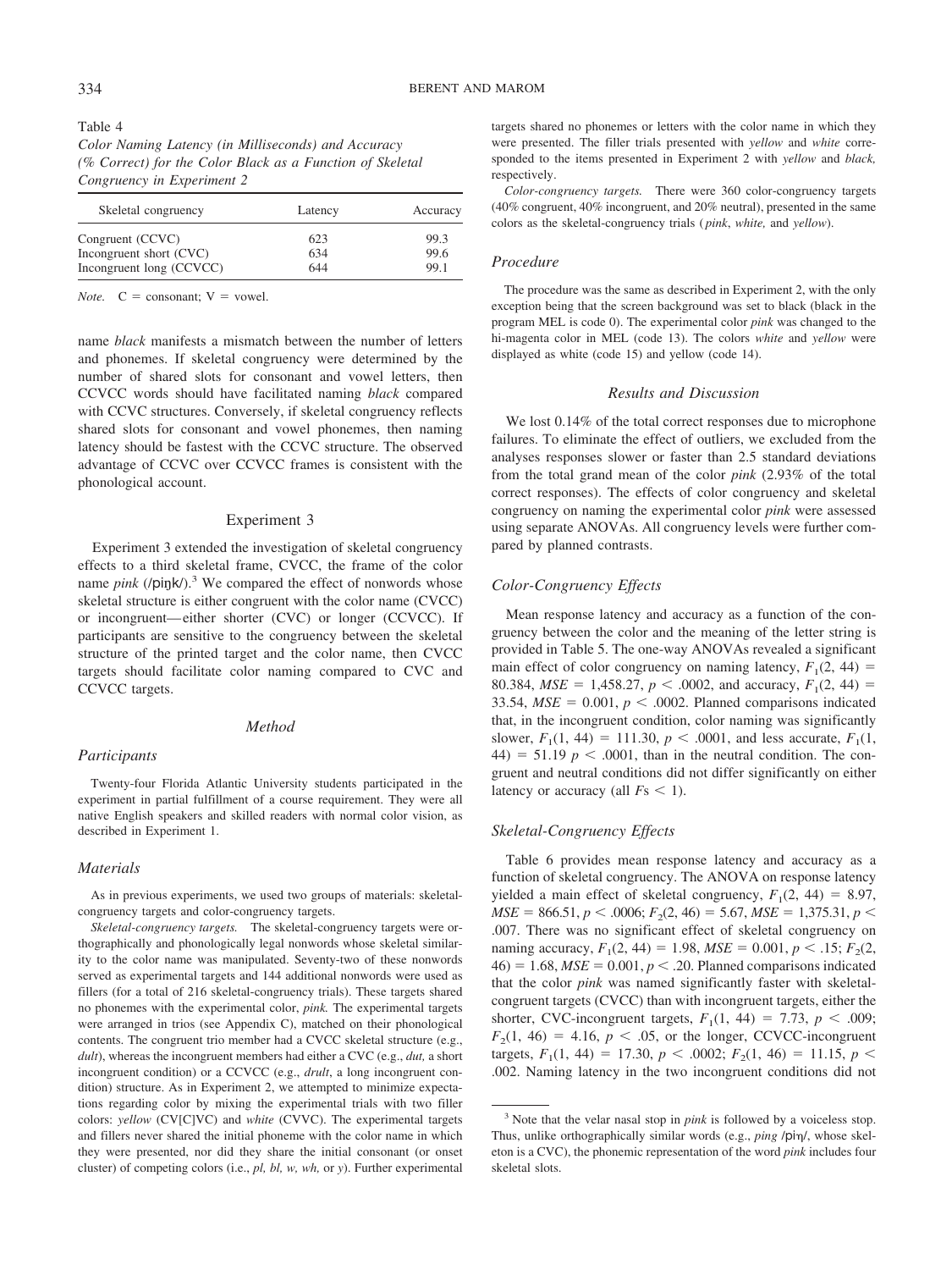differ significantly,  $F_1(1, 44) = 1.89$ ,  $p < .18$ ;  $F_2(1, 46) < 1.69$ ,  $p < .21$ . These findings extend the conclusions of previous experiments to an additional skeletal frame (CVCC). These results suggest that readers represent the skeletal structure of printed nonwords that they are asked to ignore, and are affected by the congruency between their skeletal structure and that of a color name.

#### General Discussion

In three experiments, we examined the effect of congruency between the skeletal structure of color names and unrelated nonwords that shared no letters or phonemes with the color name. We investigated the effect of skeletal congruency for three color names (*red*, *black*, and *pink*) that corresponded to three skeletal frames (CVC, CCVC, and CVCC). In each case, color naming was significantly faster when the abstract arrangement of consonants and vowels in the printed nonword matched the color name. Furthermore, the effect of skeletal congruency critically depended on the relationship between the skeletal structure of the color name and the set of nonwords: Nonwords with a given skeletal frame (e.g., CVC) were shown to facilitate the naming of a color whose name manifests the same skeletal frame (e.g., *red*, in Experiment 1) but impair the naming of colors with an incongruent frame (e.g., *black* and *pink* in Experiments 2–3).

The observation that color naming was modulated by the congruency between the skeletal structure of nonwords and color names suggests that people assemble the skeletal structure of printed nonwords. However, an alternative explanation might attribute the finding to uncontrolled variations in the statistical properties of our materials. Because of the tight constraints on the structure of the nonwords (constraints imposed in order to avoid overlap in graphemes or phonemes between nonwords and color names), we were forced to assess the effect of skeletal structure by using different item sets for some of the skeletal frames. For instance, the CVC items used in Experiment 1 are different from those used in Experiments 2–3. It is thus conceivable that the facilitation by CVC frames in Experiment 1, but not Experiments 2–3, is due to item-specific artifacts (e.g., the CVC targets are more wordlike in Experiment 1, but not Experiments 2–3). Three observations counter this possibility. First, the findings of Experiment 1 demonstrate the effect of skeletal congruency while rotating a single set of items across various colors. The potential of CVC targets to selectively facilitate color naming with *red*, but not *green*, is inexplicable by item-specific artifacts. Second, there is no evidence that the set of materials used to represent a single frame across experiments differed systematically. To evaluate the resemblance of these materials to existing English words, we calculated the number of neighbors (the number of words obtained by altering

#### Table 5

*Color Naming Latency (in Milliseconds) and Accuracy (% Correct) for the Color Pink as a Function of Color Congruency in Experiment 3*

| Color congruency | Latency | Accuracy |
|------------------|---------|----------|
| Congruent        | 612     | 99.7     |
| Neutral          | 621     | 99.8     |
| Incongruent      | 740     | 92.3     |

### Table 6

*Color Naming Latency (in Milliseconds) and Accuracy (% Correct) for the Color Pink as a Function of Skeletal Congruency in Experiment 3*

| Skeletal congruency      | Latency | Accuracy |
|--------------------------|---------|----------|
| Congruent (CVCC)         | 639     | 98.4     |
| Incongruent short (CVC)  | 663     | 98.9     |
| Incongruent long (CCVCC) | 675     | 99.6     |

*Note.*  $C =$  consonant;  $V =$  vowel.

any one of the target's letters), the summed frequency of these neighbors, the targets' bigram count, and bigram frequency (see Table 7). An inspection of the item means reveals that the characteristics of any given frame (e.g., CVC) were quite similar across experiments.<sup>4</sup> Third, the effect of skeletal congruency is observed even when the effect of the items' properties is statistically controlled by means of a multiple regression using hierarchical procedures (i.e., forced entry of predictors in steps). To control for spurious differences among the three experiments, we entered "experiment" as the first predictor. This predictor accounted for a significant 3.3% of the variance,  $\Delta F_2(1, 198) = 6.60, p < .02$ . We next simultaneously entered into the regression model the four predictors describing the statistical properties of the targets in the three experiments (bigram count, bigram frequency, the number of neighbors, and the summed frequency of these neighbors). The unique contribution of the target's statistical properties (combined) was not significant,  $\Delta F_2(4, 194) = 1.52$ ,  $p < .20$ ,  $\Delta R^2 = .029$ ). In the last step, we entered the skeletal congruency predictor (nonwords in each experiment were coded as either congruent or incongruent with the skeletal structure of their color). Skeletal congruency accounted for significant unique variance in color naming latencies while controlling for experiment artifact and the four statistical-properties predictors,  $\Delta F_2(1, 193) = 22.31$ ,  $p =$  $\langle 0.001, \Delta R^2 = .097$ . These results suggest that the effect of skeletal congruency is inexplicable by the statistical properties of our materials.

<sup>4</sup> Each of the neighborhood measures revealed a larger neighborhood for CVC targets. Specifically, the number of neighbors of CVC targets was higher relative to the other skeletal structures with the colors *red, F*(1,  $27) = 120.30$ ; *black*, relative to CCVC words,  $F(1, 46) = 83.39$ , and relative to CCVCC words,  $F(1, 46) = 126.58$ ; and *pink*, relative to CVCC words,  $F(1, 46) = 31.46$ , and relative to CCVCC words,  $F(1, 46) = 91.49$ . Likewise, the frequency of the neighbors of CVC targets was highest with the colors *red,*  $F(1, 27) = 10.34$ ; *black,* relative to CCVC words,  $F(1, 27) = 10.34$ ; *black,* relative to CCVC  $46) = 3.80$ , and relative to CCVCC words,  $F(1, 46) = 11.77$ ; and *pink*, relative to CVCC words,  $F(1, 46) = 12.88$ , and relative to CCVCC words,  $F(1, 46) = 16.32$ . Conversely, CVC targets tended to score lower on the bigram measures. Specifically, CVC words had a lower bigram count relative to the other skeletal structures used with the colors  $red, F(1, 27) =$ 145.62; *black*, relative to CCVC words,  $F(1, 46) = 8.73$ , and relative to CCVCC words,  $F(1, 46) = 228.92$ ; and *pink*, relative to CVCC words,  $F(1, 46) = 228.92$ ;  $46$ ) = 33.06, and relative to CCVCC words,  $F(1, 46)$  = 84.60. Likewise, CVC targets had a lower summed bigram frequency for the color *black* relative to CCVC words,  $F(1, 46) = 10.01$ , and relative to CCVCC words,  $F(1, 46) = 18.23$ . Similar, albeit nonsignificant ( $p > .23$ ) trends were observed for the materials used with the colors *pink* (in Experiment 3) and *red* (in Experiment 1).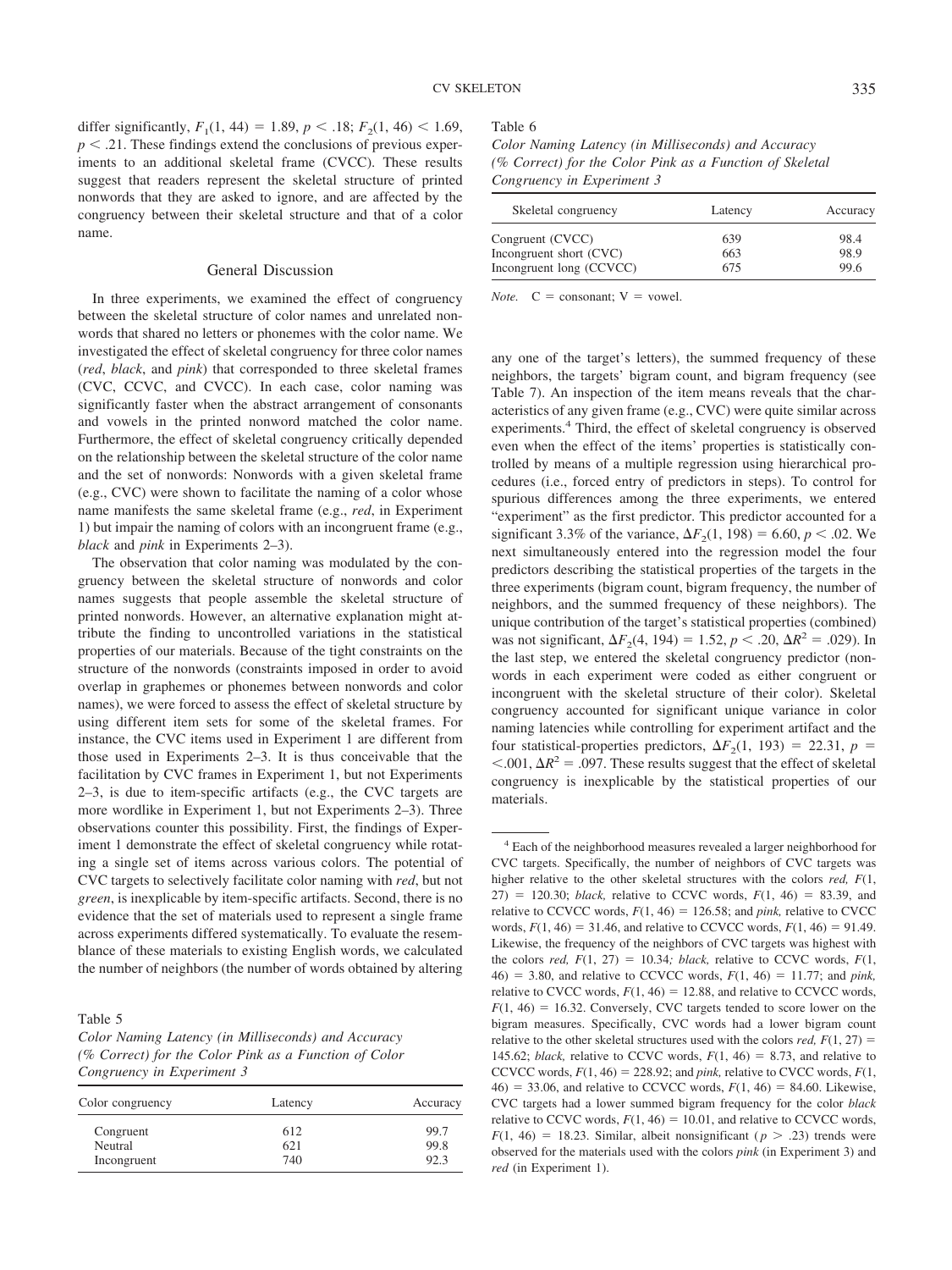Table 7 *Characteristics of the Targets Used in Experiments 1–3*

| Experiment | Skeletal<br>structure | Coltheart<br>N | Neighbor<br>frequency | Bigram<br>count | Bigram<br>frequency |
|------------|-----------------------|----------------|-----------------------|-----------------|---------------------|
|            | <b>CVC</b>            | 11.3           | 2359                  | 10.5            | 2350                |
|            | <b>CCVVC</b>          | 1.4            | 37                    | 106             | 3231                |
| 2          | <b>CCVC</b>           | 3.2            | 641                   | 30.5            | 3444                |
|            | <b>CVC</b>            | 10.7           | 1418                  | 10.7            | 1508                |
|            | <b>CCVCC</b>          | 1.5            | 52                    | 112.3           | 4120                |
| 3          | <b>CVCC</b>           | 4.8            | 372                   | 56.7            | 2986                |
|            | <b>CVC</b>            | 10.2           | 3163                  | 10.8            | 3159                |
|            | <b>CCVCC</b>          | 1.0            | 20                    | 84.1            | 3414                |

*Note.* Values are number of neighbors (Coltheart N), Neighbors summed frequency (Neighbor frequency), Bigram count, and Bigram frequency. All values are means calculated across the 24 items in each skeletal structure group.  $C =$  consonant;  $V =$  vowel.

The observation of skeletal congruency effects in the Stroop task suggests that readers automatically represent the skeletal structure of the printed nonwords that they are asked to ignore. Because our materials were nonwords, stimuli that lack a lexical representation, the representation of skeletal structure must be achieved by online computation rather than by lexical retrieval. Thus, the findings suggest that skilled readers automatically assemble the linguistic phonological structure of printed words. The sensitivity to skeletal structure is particularly striking given that the congruent skeletal structure shares with the color name neither graphemes nor phonemes. In the large literature on the role of phonology in reading, such stimuli are considered as a baseline for evaluating phonological effects. For instance, phonological priming and masking effects are assessed by comparing the contribution of a pseudohomophone (e.g., *kar*) and a graphemic control (e.g., *lar*) against the baseline *bup* (e.g., Berent, 1997; Berent & Van Orden, 2003; Perfetti & Bell, 1991; Perfetti, Bell, & Delaney, 1988). Because phonological similarity is equated with segmental overlap, it is frequently assumed that the CVC baseline, *bup*, bears no phonological similarity to the CVC target *car*. Our findings suggest that this assumption is incorrect. The representation of printed words encodes suprasegmental phonological structure. Accordingly, (non)words that share a skeletal frame share an invariant phonological structure despite having no segments in common.

Our results leave several unanswered questions. One question concerns the nature of skeletal representations. Linguistic theories offer two contrasting accounts of skeletal structure: One proposal assigns different slots for consonants and vowels (CV skeletal structure), whereas a second account assumes generic units, irrespective of syllabic position (X slots). Our present results cannot distinguish between these accounts, as the congruent and incongruent conditions differed both on the number of X slot as well as their CV arrangement.<sup>5</sup> However, a distinction between consonant and vowel slots is suggested by previous findings (Berent, Bouissa, & Tuller, 2001), which demonstrated significant priming effects by a shared CV skeleton when the total number of X slots was controlled for (e.g., *fap-DUS* vs. *ift-DUS*). Further support for the distinction between abstract placeholders for consonants and vowels is offered by neurologic dissociations that selectively affect the production of consonants or vowels in both spoken (Caramazza, Chialant, Capasso, & Miceli, 2000) and written (Cubelli, 1991) language. Although there is no reason to expect that the representations assembled in our experiments differ from those implicated by earlier findings, the encoding of consonant and vowel slots in the context of the Stroop task awaits future research.

A second question raised by our findings concerns the nature of the representation available to participants. The findings of Experiment 2 demonstrate that the effect of skeletal congruency is inexplicable by letter congruency, as the color *black* (a CCVC frame) was facilitated by a CCVC frame relative to a CCVCC control, matched on the number of letters. Although this finding is consistent with a phonological account of the skeleton, our results can also be captured by a graphemic representation, such that each skeletal slot holds a grapheme, rather than a phoneme. There is indeed some evidence that the CV skeleton plays a role in graphemic representations. Caramazza and Miceli (1993) and Rapp and Caramazza (1997) showed that spelling errors are constrained by the abstract arrangement of consonant and vowel placeholders. For instance, substitution errors invariably replace a consonant with a consonant and a vowel with a vowel letter. Unlike speech errors, however, the spelling errors observed by Caramazza and Miceli (1993) in Italian did not conform to phonotactic constraints (*scalda*  $\rightarrow$  *slcada*, "he warms up" in English), nor did they respect the integrity of multiletter graphemes (e.g., *maschi* ["males" in English]  $\rightarrow$  *masghi*). Likewise, the strong sensitivity of spelling errors to word length was affected by the number of letters, not the number of phonemes. In view of such observations, these authors concluded that the skeletal structure implicated by their results encodes graphemic rather than phonemic information. Because our present results do not offer any evidence for a graphemic skeleton, we favor a phonological account, as a phonological representation is independently required for color naming (the experimental task), and the computation of a phonological skeleton is motivated by linguistic and experimental evidence from speech perception and production, which is reviewed in the introduction. However, the representation of a phonological skeleton is not incompatible with a graphemic skeleton: It is conceivable that both formats are available to readers. The graphemic and phonemic accounts both suggest that the skeleton, a core aspect of phonological representation, serves as an anchor in the representation assembled by readers to printed words. These conclusions underscore the role of linguistic phonological competence in skilled reading.

#### References

Berent, I. (1997). Phonological priming in the lexical decision task: Reg-

<sup>5</sup> Another alternative might attribute the effect of the target to its moraic structure (e.g., Hayes, 1989; McCarthy & Prince, 1995). Moras designate prosodic weight, and they are typically limited to vowels and postvocalic consonants (e.g., Hayes, 1989). Accordingly, the frames CVC, CCVC, CVCC, and CCVCC share the same moraic structure (two moras). If the effect of the frame on color naming was due to moraic structure, then these frames should not have differed in their effect on color naming. Our results counter this prediction. For instance, naming the color *black* was differentially affected by CVC versus CCVC frames, whereas naming the color *pink* was differentially affected by CVC versus CVCC frames (in Experiments 2–3, respectively). These results are better handled by a skeletal account.

Alonzo, A., & Taft, M. (2002). Sonority constraints on onset–rime cohesion: Evidence from native and bilingual Filipino readers of English. *Brain and Language, 81,* 368 –383.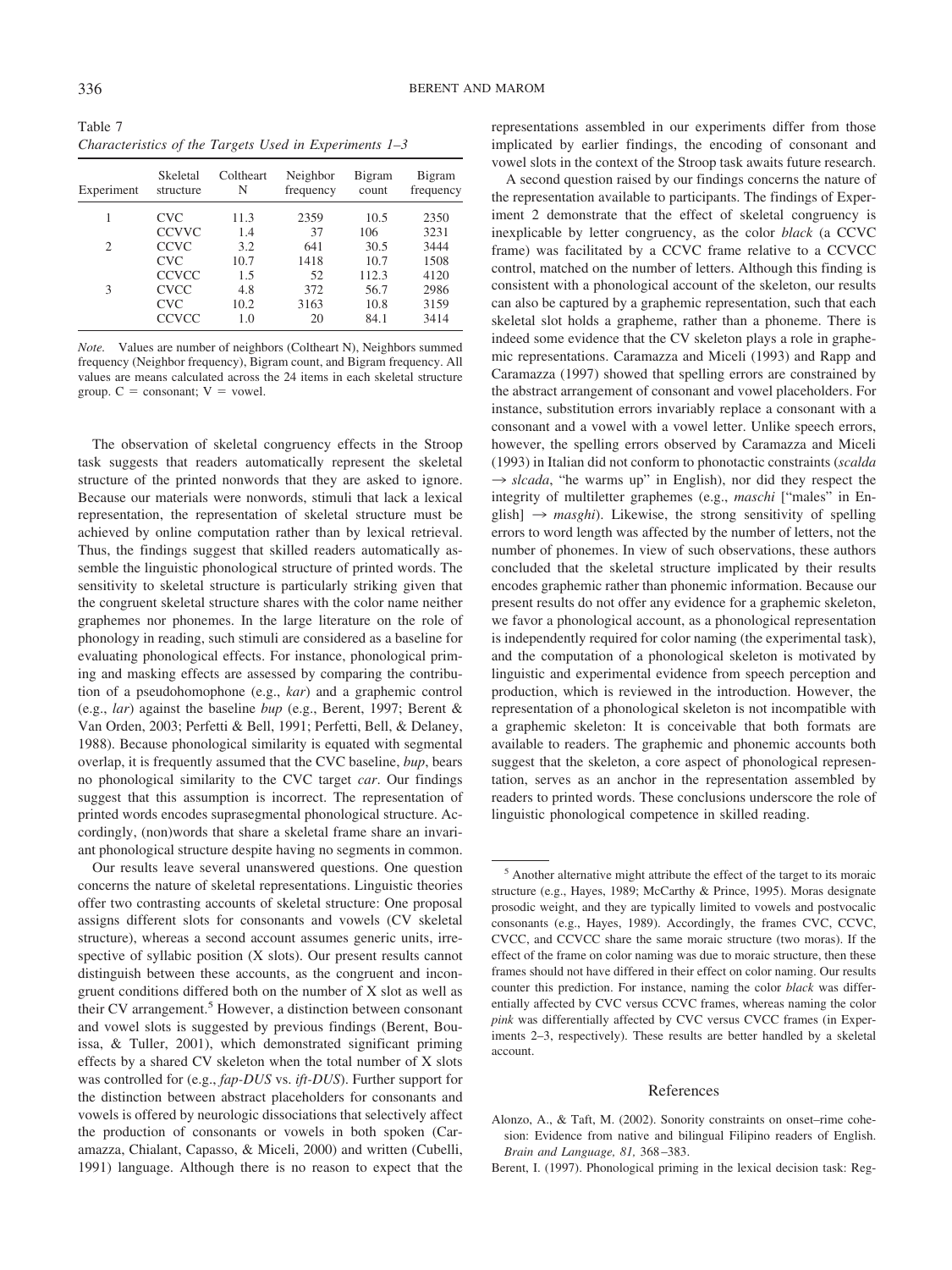ularity effects are not necessary evidence for assembly. *Journal of Experimental Psychology: Human Perception and Performance, 23,* 1727–1742.

- Berent, I., Bouissa, R., & Tuller, B. (2001). The effect of shared structure and content on reading nonwords: Evidence for a CV skeleton. *Journal of Experimental Psychology: Learning, Memory, and Cognition, 27,* 1042–1057.
- Berent, I., & Perfetti, C. A. (1995). A rose is a REEZ: The two-cycles model of phonology assembly in reading English. *Psychological Review, 102,* 146 –184.
- Berent, I., Shimron, J., & Vaknin, V. (2001). Phonological constraints on reading: Evidence from the obligatory contour principle. *Journal of Memory and Language, 44,* 644 – 665.
- Berent, I., & Van Orden, G. C. (2003). Do null phonemic masking effects reflect strategic control of phonology? *Reading and Writing, 16,* 349 – 376.
- Broselow, E. (1995). Skeletal positions and moras. In J. Goldsmith (Ed.), *The handbook of phonological theory* (pp. 175–205). Cambridge, MA: Blackwell.
- Caramazza, A., Chialant, D., Capasso, R., & Miceli, G. (2000, January 27). Separable processing of consonants and vowels. *Nature, 403,* 428 – 430.
- Caramazza, A., & Miceli, G. (1993). The structure of graphemic representations. *Cognition, 37,* 243–297.
- Colombo, L., & Tabossi, P. (1992). Strategies and stress assignment: Evidence from a shallow orthography. In R. Frost & L. Katz (Eds.), *Orthography, phonology, morphology, and meaning* (pp. 319 –340). Amsterdam: North-Holland.
- Costa, A., & Sebastian-Gallés, N. (1998). Abstract structure in language production: Evidence from Spanish. *Journal of Experimental Psychology: Learning, Memory, and Cognition, 24, 886 –903.*
- Cubelli, R. (1991, September 19). A selective deficit for writing vowels in acquired dysgraphia. *Nature, 353,* 258 –260.
- Cutler, A., Mehler, J., Norris, D., & Segui, J. (1989, July 20). Limits on bilingualism. *Nature, 340,* 229 –230.
- Ferrand, L., & Segui, J. (1998). The syllable's role in speech production: Are syllables chunks, schemas, or both? *Psychonomic Bulletin & Review, 5,* 253–258.
- Ferrand, L., Segui, J., & Humphreys, G. W. (1997). The syllable's role in word naming. *Memory & Cognition, 25,* 458 – 470.
- Fromkin, V. (1973). *Speech errors as linguistic evidence*. Paris: Mouton*.*
- Giegerich, H. (1992). *English phonology.* Cambridge, England: Cambridge University Press.
- Goldsmith, J. A. (1990). *Autosegmental and metrical phonology.* Cambridge, England: Basil Blackwell.
- Harm, M. W., & Seidenberg, M. S. (1999). Phonology, reading acquisition, and dyslexia: Insights from connectionist models. *Psychological Review, 106,* 491–528.
- Hayes, B. (1989). Compensatory lengthening in moraic phonology. *Linguistic Inquiry, 20,* 253–306.
- Kenstowicz, M. (1994). *Phonology in generative grammar.* Cambridge, MA: Blackwell.
- Levitt, A., Healy, A. F., & Fendrich, D. W. (1991). Syllable-internal structure and the sonority hierarchy: Differential evidence from lexical decision, naming, and reading. *Journal of Psycholinguistic Research, 20*(4), 337–363.
- Logan, G. D., & Cowan, W. B. (1984). On the ability to inhibit thought and action: A theory of an act of control. *Psychological Review, 91, 295– 327.*
- Lukatela, G., Eaton, T., & Turvey, M. T. (2001). Does visual word identification involve a sub-phonemic level? *Cognition, 78, 41–52.*
- MacNeilage, P. F. (1998). The frame/content theory of evolution of speech production. *Behavioral and Brain Sciences, 21,* 499 –511.
- McCarthy, J. (1985). *Formal problems in Semitic phonology and morphology*. New York: Garland Press.
- McCarthy, J., & Prince, A. (1995). Prosodic morphology. In J. A. Goldsmith (Ed.), *The handbook of phonological theory* (pp. 318 –366). Cambridge, MA: Blackwell.
- Meijer, P. (1996). Suprasegmental structures in phonological encoding: The CV structure. *Journal of Memory and Language*, 35, 840-853.
- Miceli, G., & Caramazza, A. (1993). The assignment of words stress in oral reading: Evidence from a case of acquired dyslexia. *Cognitive Neuropsychology, 10,* 273–295.
- Molfese, D. L. (2000). Predicting dyslexia at 8 years of age using neonatal brain response. *Brain and Language, 72,* 238 –245.
- Nespor, M., Peña, M., & Mehler, J. (2003). On the different roles of vowels and consonants in speech processing and language acquisition. *Lingue e Linguaggio, 2,* 223–229.
- Paulesu, E., Demonet, J. F., Fazio, F., McCrory, E., Chanoine, V., Brunswick, N., et al. (2001, March 16). Dyslexia: Cultural diversity and biological unity. *Science, 291,* 2165–2167.
- Perfetti, C. (1985). *Reading ability.* New York: Oxford University Press.
- Perfetti, C. (1992). The representation problem in reading acquisition. In P. Gough, L. Ehri, & R. Treiman (Eds.), *Reading acquisition* (pp. 145– 174). Hillsdale, NJ: Erlbaum.
- Perfetti, C. A., & Bell, L. (1991). Phonemic activation during the first 40 ms of word identification: Evidence from backward masking and priming. *Journal of Memory and Language, 30,* 473– 485.
- Perfetti, C. A., Bell, L. C., & Delaney, S. M. (1988). Automatic (prelexical) phonetic activation in silent reading: Evidence from backward masking. *Journal of Memory and Language, 32,* 57– 68.
- Ramus, F., & Mehler, J. (1999). Language identification with suprasegmental cues: A study based on speech resynthesis. *Journal of the Acoustical Society of America, 105,* 512–521.
- Ramus, F., Nespor, M., & Mehler, J. (1999). Correlates of linguistic rhythm in the speech signal. *Cognition, 73,* 265–292.
- Ramus, F., Rosen, S., Dakin, S. C., Day, B. L., Castellote, J. M., White, S., & Firth, U. (2003). Theories of developmental dyslexia: Insights from a multiple case study of dyslexic adults. *Brain, 126,* 841– 865.
- Rapp, B., & Caramazza, A. (1997). From graphemes to abstract letter shapes: Levels of representation in written spelling. *Journal of Experimental Psychology: Human Perception and Performance, 23,* 1130 – 1152.
- Roelofs, A., & Meyer, A. S. (1998). Metrical structure in planning the production of spoken words. *Journal of Experimental Psychology: Learning, Memory, and Cognition, 24,* 922–939.
- Schiller, N. O., & Caramazza, A. (2002). The selection of grammatical features in word production: The case of plural nouns in German. *Brain and Language, 81,* 342–357.
- Sevald, C., Dell, G., & Cole, J. (1995). Syllable structure in speech production: Are syllables chunks or schemas? *Journal of Memory and Language, 34,* 807– 820.
- Stemberger, J. P. (1984). Length as a suprasegmental: Evidence from speech errors. *Language, 60,* 895–913.
- Stroop, J. R. (1935). Studies of interference in serial verbal reactions. *Journal of Experimental Psychology, 18,* 643– 662.
- Treiman, R., Mullennix, J., Bijeljac-Babic, R., & Richmond-Welty, D. (1995). The special role of rimes in the description, use, and acquisition of English orthography. *Journal of Experimental Psychology: General, 124,* 107–136.
- Treiman, R., & Zukowski, A. (1988). Units in reading and spelling. *Journal of Memory and Language, 27,* 466 – 477.
- Tzelgov, J. (1997). Specifying the relations between automaticity and consciousness: A theoretical note. *Consciousness & Cognition, 6,* 441– 451.
- Zorzi, M., Houghton, G., & Butterworth, B. (1998). Two routes or one in reading aloud? A connectionist dual-route model. *Journal of Experimental Psychology: Human Perception and Performance, 24,* 1131–1161.